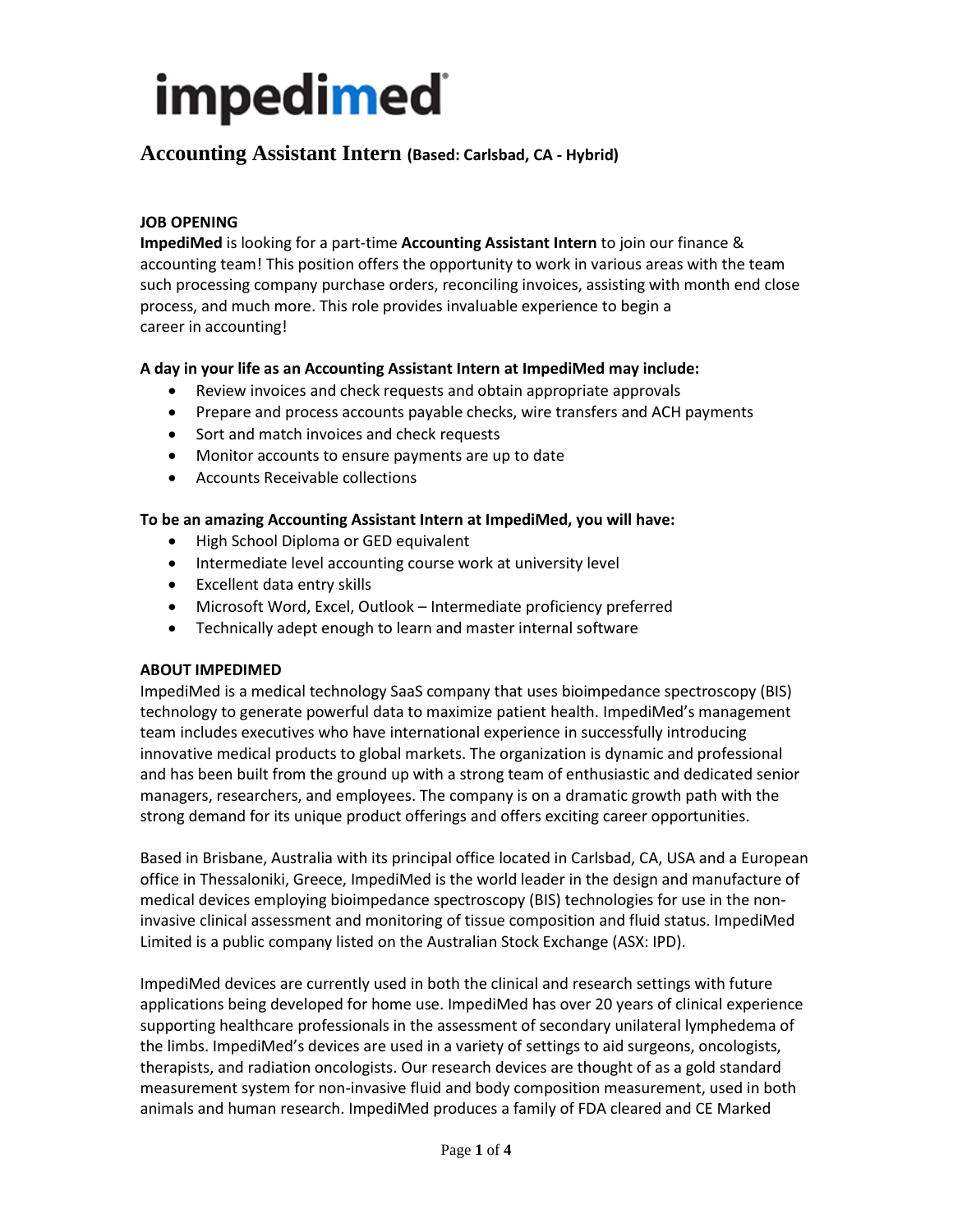# **Accounting Assistant Intern (Based: Carlsbad, CA - Hybrid)**

medical devices, including SOZO®, sold in select markets globally. For more information, see our website at www.impedimed.com.

**ImpediMed's Company Vision:** Leave no patient untested who could benefit from our technology.

#### **BENEFITS**

#### **Life at ImpediMed**

It is fast, it is fun, it is evolving, it is growing, and it is filled with smart, passionate, diverse, friendly people who want to make a difference in healthcare. We are 4 miles from the beach and are located within the Carlsbad Research Park with numerous paths and trails great for walking meetings or enjoying the outdoors during your workday by biking, running, or walking.

#### **Total Rewards**

At ImpediMed, we are strongly committed to our employees--their well-being, development, rewards, and recognition opportunities. One way we demonstrate this commitment is by offering a valuable, competitive package of compensation aimed at the varying needs of our diverse and global teams. The sum of our programs is one of the many reasons people choose to work at ImpediMed. We regularly benchmark against other companies in our industry to ensure our Total Rewards package is competitive is competitive and of value.

#### **Diversity & Inclusion**

It is our diverse teams who drive our innovation, creativity, and success. We value the unique backgrounds and experience of all our employees and share a set of core values of ethical behavior for conducting our business. - *Integrity, Accountability, Collaboration, Respect, Quality, Compliance*. We continuously strive to provide an environment where employees not only feel they can succeed, but also where they can thrive.

#### **To Apply**

Please apply via Handshake or email your resume t[o employment@impedimed.com](mailto:employment@impedimed.com) with subject heading: Accounting Assistant Intern.

#### **Equal Opportunity Employment**

As part of our commitment to providing equal employment opportunities, we take steps to ensure that all qualified applicants are treated fairly. To that end, our decisions around recruitment, hiring, assignment, promotion, compensation, and other personnel factors are made and administered without regard to race, color, religion, genetic information, national origin, sexual orientation, gender identity, gender expression, pregnancy, childbirth or related medical conditions, age, disability, citizenship status, uniform service member status, or any other protected class under federal, state or local law.

If you have a disability that requires accommodations in order to complete the application process, please contact us at employment@impedimed.com or (760) 585-2100.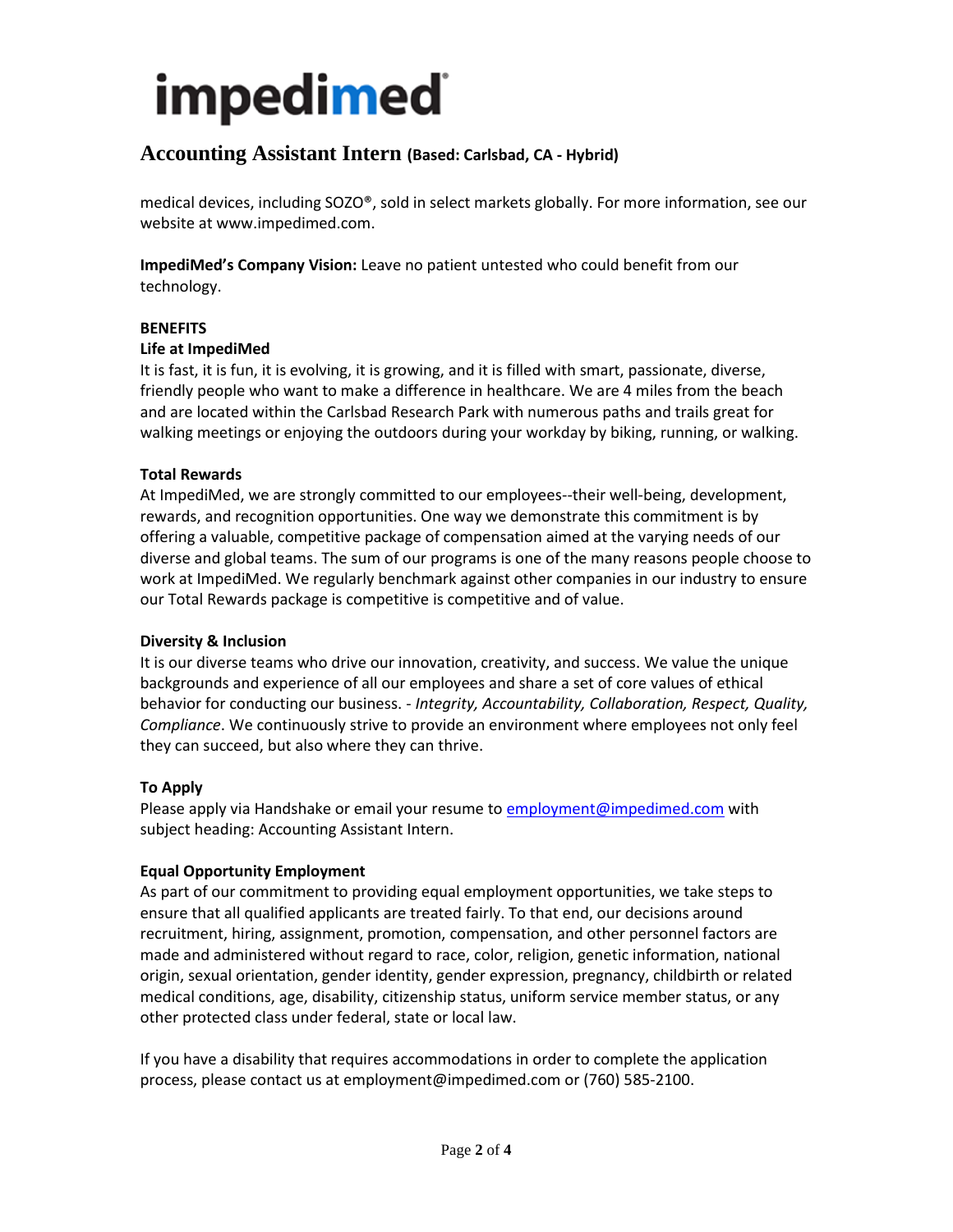## **Accounting Assistant Intern (Based: Carlsbad, CA - Hybrid)**

### **POSITION SUMMARY**

The Accounting Assistant prepares and processes company purchase orders, completes payments, and controls expenses by receiving, processing, verifying, and reconciling invoices. In addition, this team member will make Accounts Receiving collection calls/emails when needed, as well as assist with the month end close process. This candidate should possess the right qualifications, motivation, and be a self-starter to assist the organization in its successful growth. The Accounting Assistant works cohesively with the other members of the team to ensure the achievement of Finance team responsibilities.

**PRIMARY DUTIES & RESPONSIBILITIES** (essential functions of the position) include but are not limited to the following. Other duties may be assigned.

- Review invoices and check requests and obtain appropriate approvals
- Sort and match invoices and check requests
- Set invoices up for payment
- Prepare and process accounts payable checks, wire transfers and ACH payments
- Monitor accounts to ensure payments are up to date
- Resolve invoice discrepancies
- Correspond with vendors and respond to inquiries
- Process weekly payables
- Assist in month end close
- Accounts Receivable collections

#### **QUALIFICATION GUIDELINES**

#### **Typical Knowledge, Skills, & Abilities**

- Excellent data entry skills
- Microsoft Word, Excel, Outlook Intermediate proficiency preferred
- Technically adept enough to learn and master internal software
- Proven history of being confidential and trustworthy
- Must be able to understand, follow and comply with regulatory requirements as applicable to various processes. An understanding of FDA Quality Systems Regulations and ISO Standards (ISO 13485) is required.
- Must possess a thorough understanding of work-related standards and regulations, including but not limited to Standard Operating Procedures (SOPs) and Quality System Regulations (QSRs), both US and international.
- Strong organization and planning skills with an attention to detail and accuracy.

#### **Behavior**

- Respectful but assertive style and a willingness to assure compliance with internal controls.
- Needs to be flexible, persistent, and able to communicate effectively with supervisor
- Needs to have excellent interpersonal skills supporting effective and timely communication and an open and honest company and team culture.
- Ability to work under pressure of deadlines